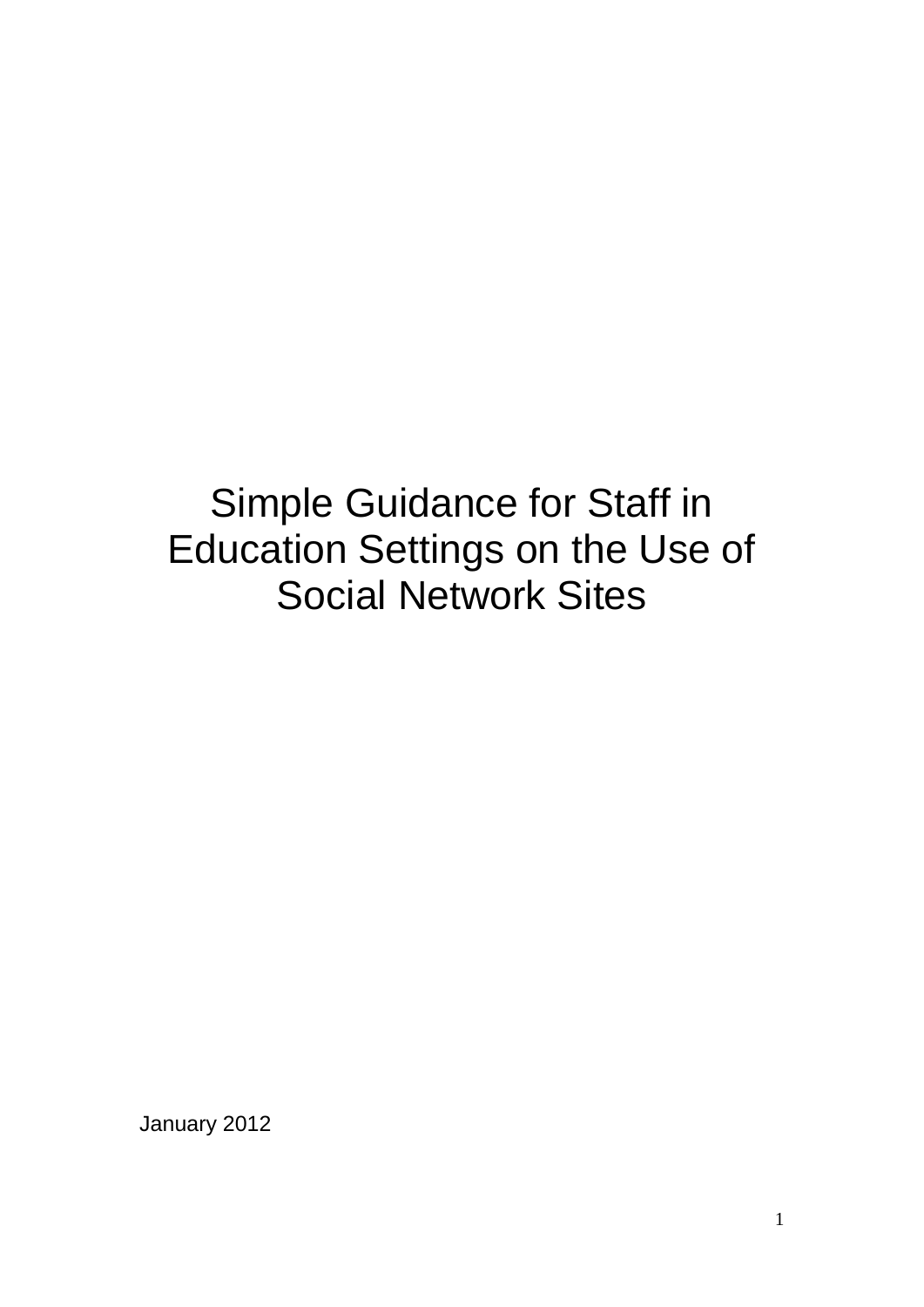# **OXFORDSHIRE COUNTY COUNCIL CHILDREN AND YOUNG PEOPLE'S DIRECTORATE**

# **GUIDANCE ON THE USE OF SOCIAL NETWORKING SITES AND OTHER FORMS OF SOCIAL MEDIA**

#### **Introduction**

The aim of this document is to provide some simple advice and guidance for those working with children and young people in educational settings (including volunteers) regarding the use of social Networking Sites.

The document has been produced for Governing Bodies and Head teachers of all Schools in Oxfordshire and for Senior Managers and Management Committees within the County Council's centrally managed teaching services.

#### **Background**

The use of social networking sites such as Facebook, Bebo and MySpace is rapidly becoming the primary form of communication between friends and family. In addition there are many other sites which allow people to publish their own pictures, text and videos such as YouTube and blogging sites.

It would not be reasonable to expect or instruct employees not to use these sites which, if used with caution, should have no impact whatsoever on their role in school. Indeed, appropriate use of some sites may also have professional benefits.

It is naïve and out-dated however to believe that use of such sites provides a completely private platform for personal communications. Even when utilised sensibly and with caution employees are vulnerable to their personal details being exposed to a wider audience than they might otherwise have intended. One example of this is when photographs and comments are published by others without the employees consent or knowledge which may portray the employee in a manner which is not conducive to their role in school.

Difficulties arise when staff utilise these sites and they do not have the knowledge or skills to ensure adequate security and privacy settings. In addition there are some cases when employees deliberately use these sites to communicate with and/or form inappropriate relationships with children and young people.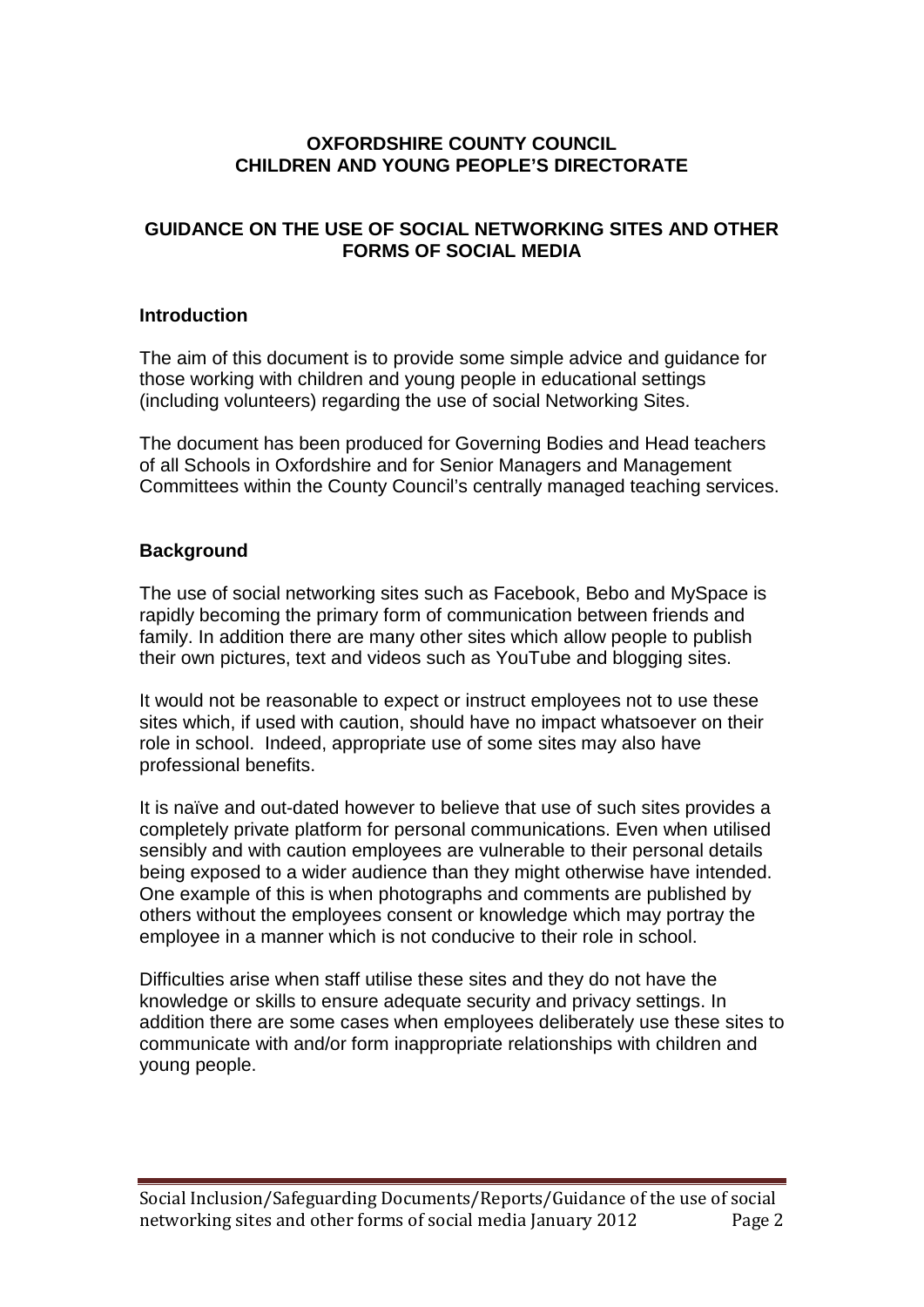# **Specific Guidance**

Employees who choose to make use of social networking sites/media should be advised as follows:

- That they familiarise themselves with the sites 'privacy settings' in order to ensure that information is not automatically shared with a wider audience than intended. We would recommend that as a minimum all privacy settings are set to friends only, irrespective of use/purpose
- That they do not conduct or portray themselves in a manner which may:
	- o Bring the school into disrepute;
	- o Lead to valid parental complaints;
	- o Be deemed as derogatory towards the school and/or its employees;
	- o Be derogatory towards pupils and/or parents and carers;<br>  $\circ$  Bring into question their appropriateness to work with chi
	- Bring into question their appropriateness to work with children and young people.
- Before using any social networking site to communicate with parents, carers or children that this is agreed with the school's leadership team
- That they do not form on-line 'friendships' or enter into communication with parents/carers and pupils as this could lead to professional relationships being compromised.
- On-line friendships and communication with former pupils should be advised against, particularly if the pupils are under the age of 18 years

(In some cases employees in schools/services are related to parents/carers and/or pupils or may have formed on-line friendships with them prior to them becoming parents/carers and/or pupils of the school/service. In these cases employees should be advised that the nature of such relationships has changed and that they need to be aware of the risks of continuing with this method of contact. They should be advised that such contact is contradictory to the Specific Guidance points above).

# **Safeguarding issues**

Communicating with both current and former pupils via social networking sites or via other non-school related mechanisms such as personal e-mails and text messages can lead to employees being vulnerable to serious allegations concerning the safeguarding of children and young people.

The Department for Education document 'Guidance for Safer Working Practices for Adults Working with Children and Young People in Educational Settings (March 2009)" states:

**"12. Communication with Pupils (including the Use of Technology)**

Social Inclusion/Safeguarding Documents/Reports/Guidance of the use of social networking sites and other forms of social media January 2012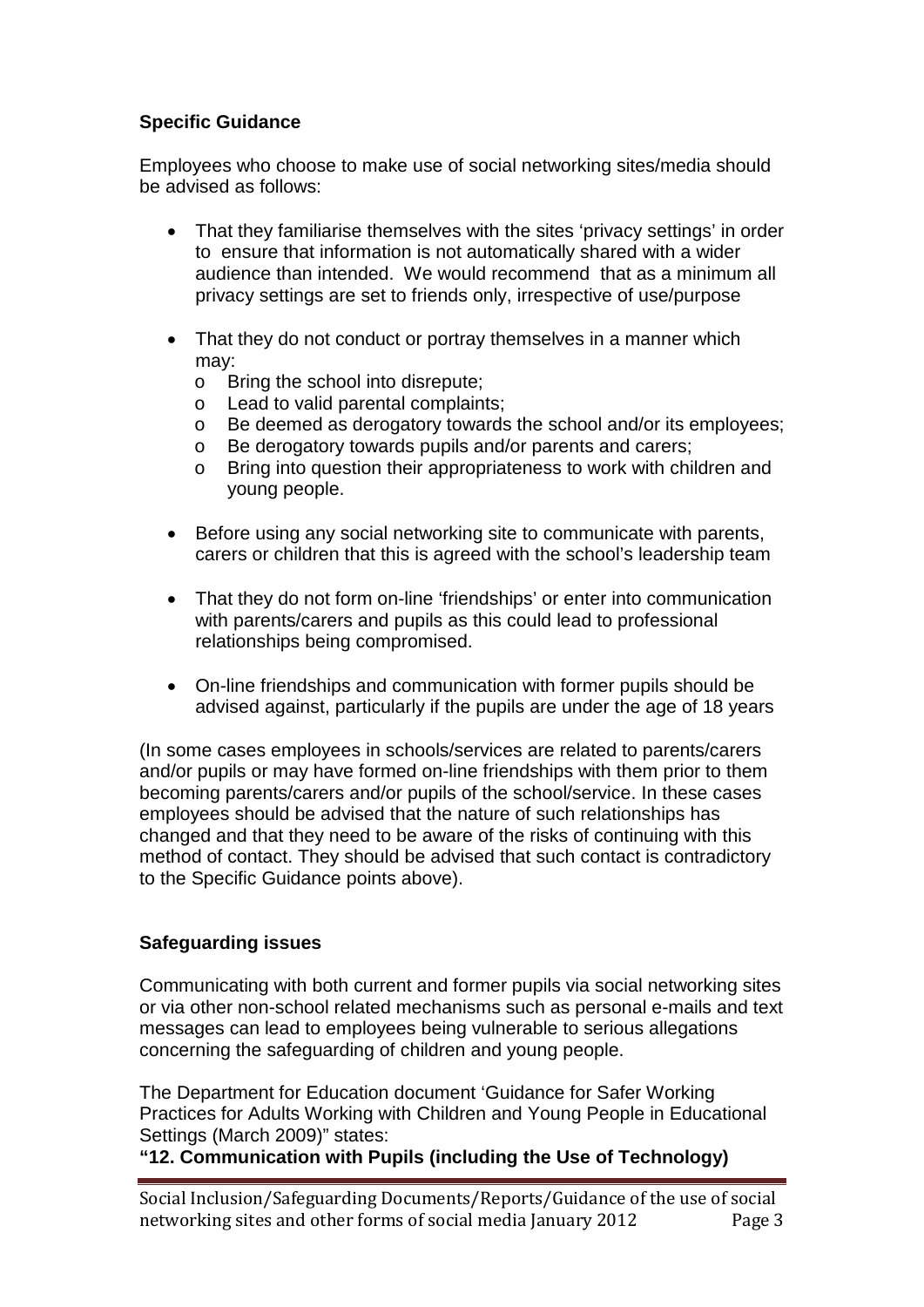In order to make best use of the many educational and social benefits of new technologies, pupils need opportunities to use and explore the digital world, using multiple devices from multiple locations. It is now recognised that e.safety risks are posed more by behaviours and values than the technology itself. Adults working in this area must therefore ensure that they establish safe and responsible online guidelines on acceptable user policies. These guidelines detail the way in which new and emerging technologies may and may not be used and identify the sanctions for misuse. Learning Platforms are now widely established and clear agreement by all parties about acceptable and responsible use is essential."

This means that schools/services should:

- o Have in place an Acceptable Use Policy (AUP);
- o continually self-review E-Safety policies in the light of new and emerging technologies;
- o have a communication policy which specifies acceptable and permissible modes of communication.

Communication between pupils and adults, by whatever method, should take place within clear and explicit professional boundaries. This includes the wider use of technology such as mobile phones text messages, e-mails, digital cameras, video, web-cams, websites and blogs. Adults should not share any personal information with a child or young person. They should not request or respond to any personal information from the child/young person other than that which might be appropriate as part of their professional role. Adults should ensure that all communications are transparent and open to scrutiny.

This means that adults should:

- o ensure that personal social networking sites are set at private and pupils are never listed as approved contacts;
- o never use or access social networking sites of pupils;
- o not give their personal contact details to pupils, including the mobile telephone number;
- o only use equipment e.g. mobile phones, provided by school/service to communicate with children, making sure that parents have given permission for this form of communication to be used;
- o only make contact with children for professional reasons and in accordance with any school/service policy;
- o recognise that text messaging should only be used as part of an agreed protocol and when other forms of communication are not possible;
- o not use the internet or web-based communication channels to send personal messages to a child/young person.

Adults should be circumspect in the communications with children so as to avoid any possible misinterpretation of their motives or any behaviour which could be construed as grooming. They should not give their personal contact details to pupils including e-mail, home or mobile telephone numbers, unless the need to do so is agreed with senior management and parents/carers. E-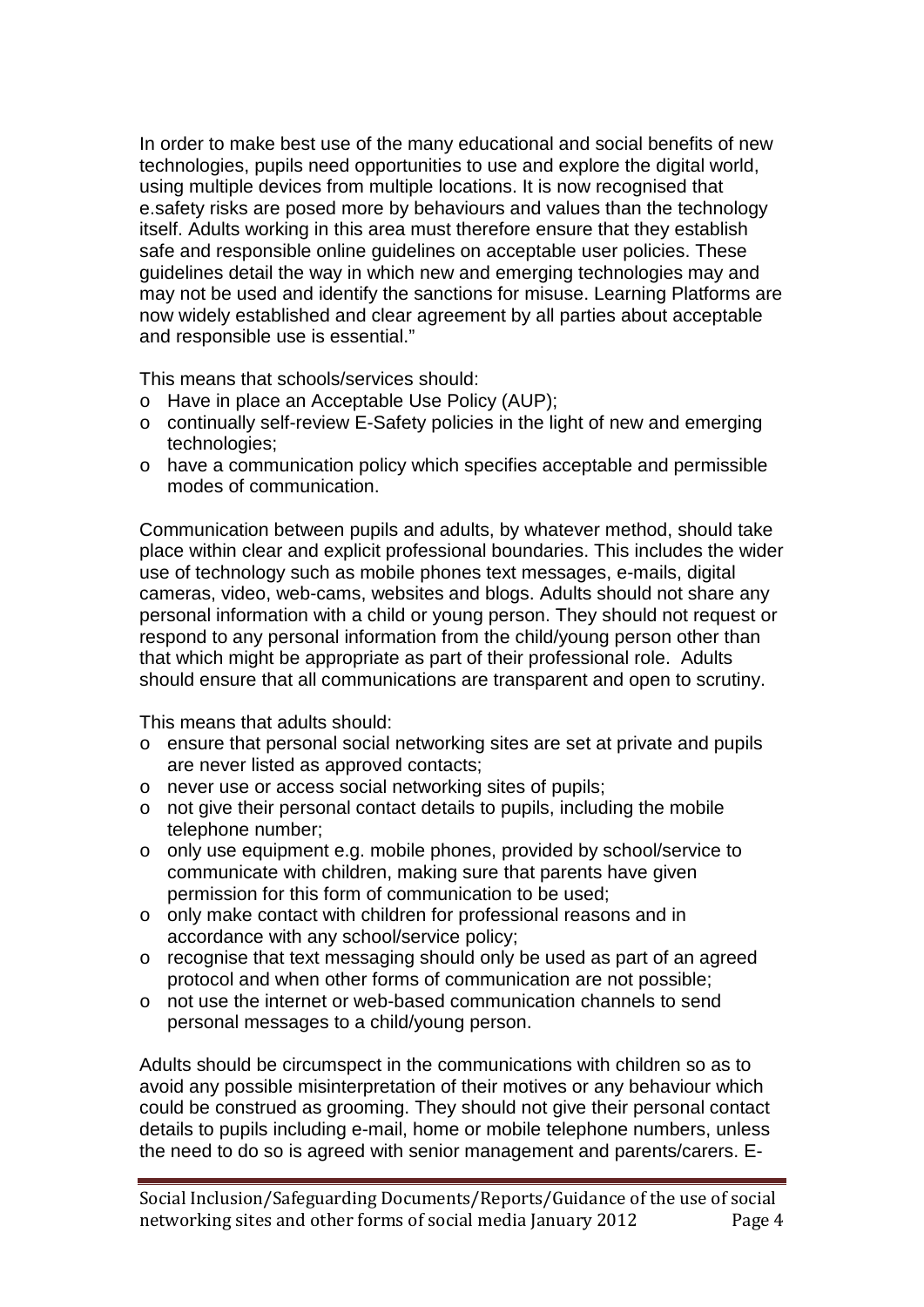mail or text communications between an adult and a child/young person outside agreed protocol may lead to disciplinary and/or criminal investigations. This also includes communications through internet based web sites.

Internet e-mail systems should only be used in accordance with the school/service's policy.

Further information can be obtained from [http://www.education.gov.uk](http://www.education.gov.uk/)

# **Recommendations**

- 1. That this document is shared with all staff who come into contact with children and young people, that it is retained in Staff Handbooks and that it is specifically referred to when inducting new members of staff into your school/service.
- 2. That appropriate links are made to this document with your school/services Acceptable Use Policy.
- 3. We would require that your school ICT policy makes clear the expectations on use of social network sites for staff and ideally set some boundaries around use including times of use and whose computer is used.
- 4. That employees are encouraged to consider any guidance issued by their professional association/trade union concerning the use of social networking sites.
- 5. The employees are informed that disciplinary action may be taken in relation to those members of staff who choose not to follow the Specific Guidance outlined above.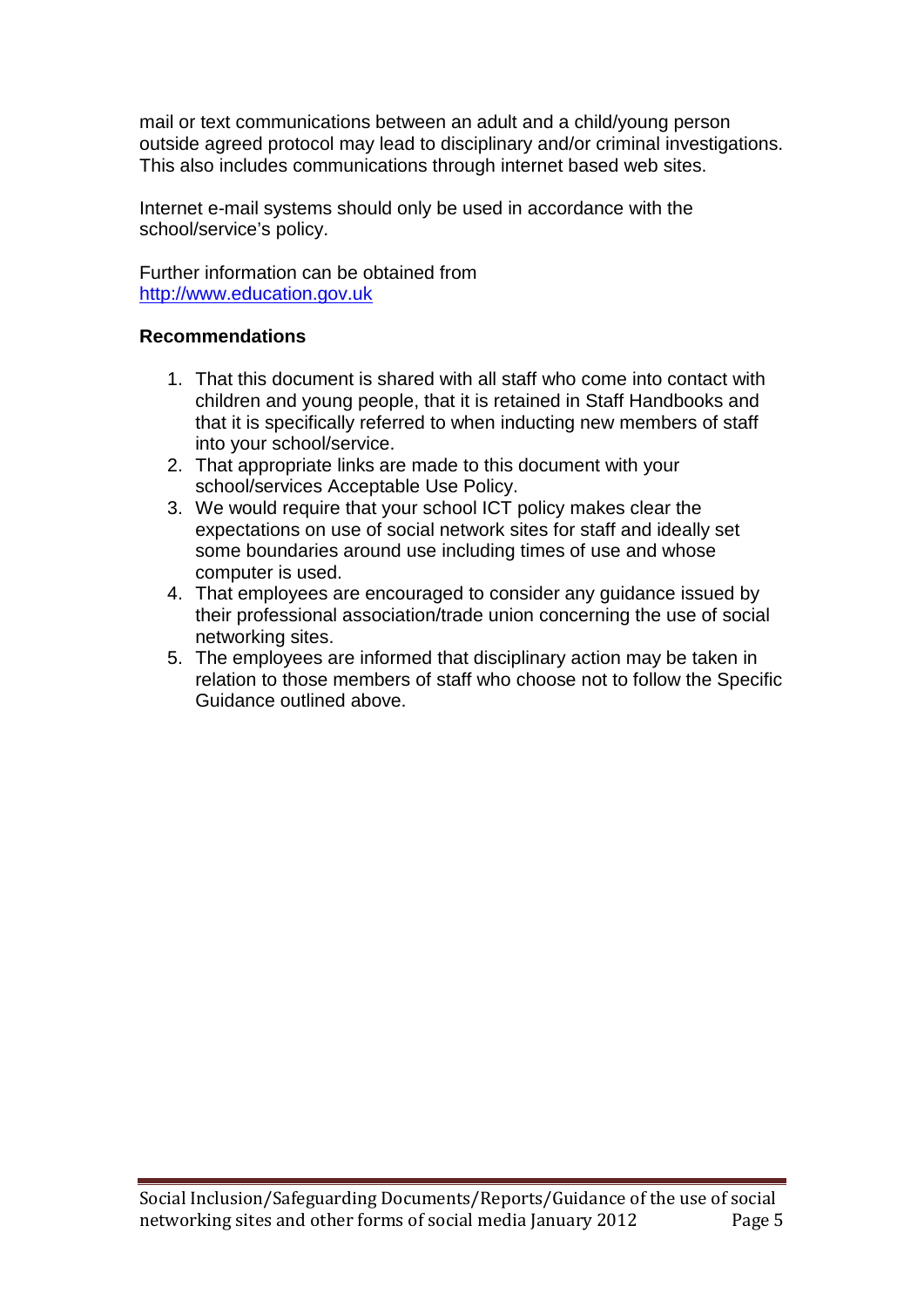# **FAQ**

#### **Q1. Should I use my mobile phone to take photographs or video of students?**

**A***.* School trip is a common situation where photography by pupils and staff should be encouraged, but there are potential dangers.

The safest approach is to avoid the use of personal equipment and to use a school-provided item. One potential danger is an allegation that an adult has taken an inappropriate photograph. With a personal camera it would be more difficult for the adult to prove that this was not the case. With school equipment there is at least a demonstration that the photography was consistent with school policy. Please also refer to the Oxfordshire Guidance of Taking Photographic Images of Children. Care should also be taken that photographs are stored appropriately. For instance to copy the photographs onto a personal laptop as opposed to a school allocated laptop might make it difficult to retain control of how the picture is used. Memory cards, memory sticks and CDs should only provide a temporary storage medium. Once photographs are uploaded to the appropriate area of the school network, images should be erased immediately from their initial storage location.

It is important to continue to celebrate achievements of pupils through the appropriate use of photography in communicating with parents and the community.

# **Q2. Should I continue to use my Social Networking site?**

**A.** Social networking is a way of life for most young people and many adults. However, adults working with children and young people should review their use of social networks as they take on professional responsibilities. Strong passwords should be used and security settings should be applied so that you control all access to your profile.

Information once published, e.g. photographs, blog posts etc is impossible to control and may be manipulated without your consent, used in different contexts or further distributed. Some adults have been caught out by posting amusing remarks about the school or colleagues, only to find them republished elsewhere by their "friends". Even innocent remarks such as an interest in "Gang Wars" could be misinterpreted (this is actually a game).

False social networking sites have been set up by pupils and staff with malicious information about staff.

Currently only a few public social networking sites authorise their members and use automated registration systems, which provide limited checks.

Social networking is an excellent way to share news with family and friends. Providing the security levels have been set correctly and a strong password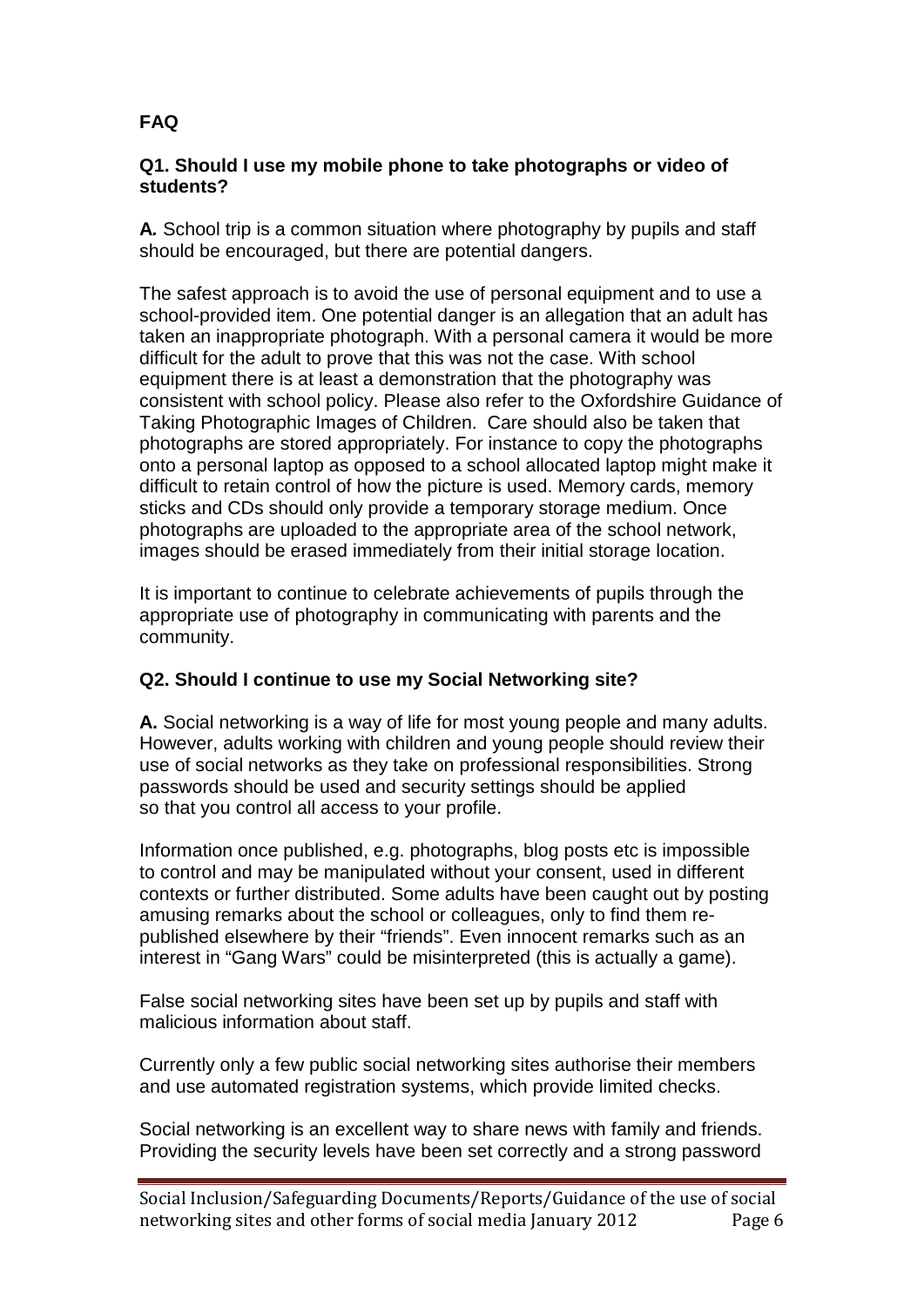used, information should remain private. The danger is that few people understand profile privacy settings. The minimum age of use of a social networking website must be observed by a school, even though many pupils disregard this legal requirement.

Some instant messaging applications such as MSN have a facility to keep log of conversations, which could be used to protect staff in case an allegation is made.

"Don't publish anything that you would not want your mum, children or boss to see, either now or in ten years' time!"

"Think before you Post" (National Centre for Missing or Exploited Children)

# **Q3. Should I have my pupils as friends on instant messaging services?**

**A.** Communication between adults and children, by whatever method, should take place within clear and explicit professional boundaries. Adults should not share any personal information with the child or young person. They should not request, or respond to, any personal information from the child/young person other than that which might be appropriate as part of their professional role. Adults should ensure that all communications are transparent and open to scrutiny.

Online communication provides excellent opportunities for collaborative work between groups of pupils. Monitoring or tuition, where appropriately arranged, could guide and enhance such activities.

Consideration should be given as to how this type of communication might appear to a third party. Compared with a conversation in school the use of new technology inevitably increases the potential for messages to be seen out of context or misinterpreted.

If instant messaging and other social networking sites are to be used with pupils, a separate and approved account should be set up for this purpose, with the agreement of senior management.

Staff need an online environment which is under their control. The first requirement is that you know who you are talking to; users must be authenticated. Schools and Local Authority should have a range of security features available to them. Logs should be available in case a false allegation is made.

#### **Q4. What is my responsibility for the use of my school laptop at home?**

**A**. Things that can go wrong include: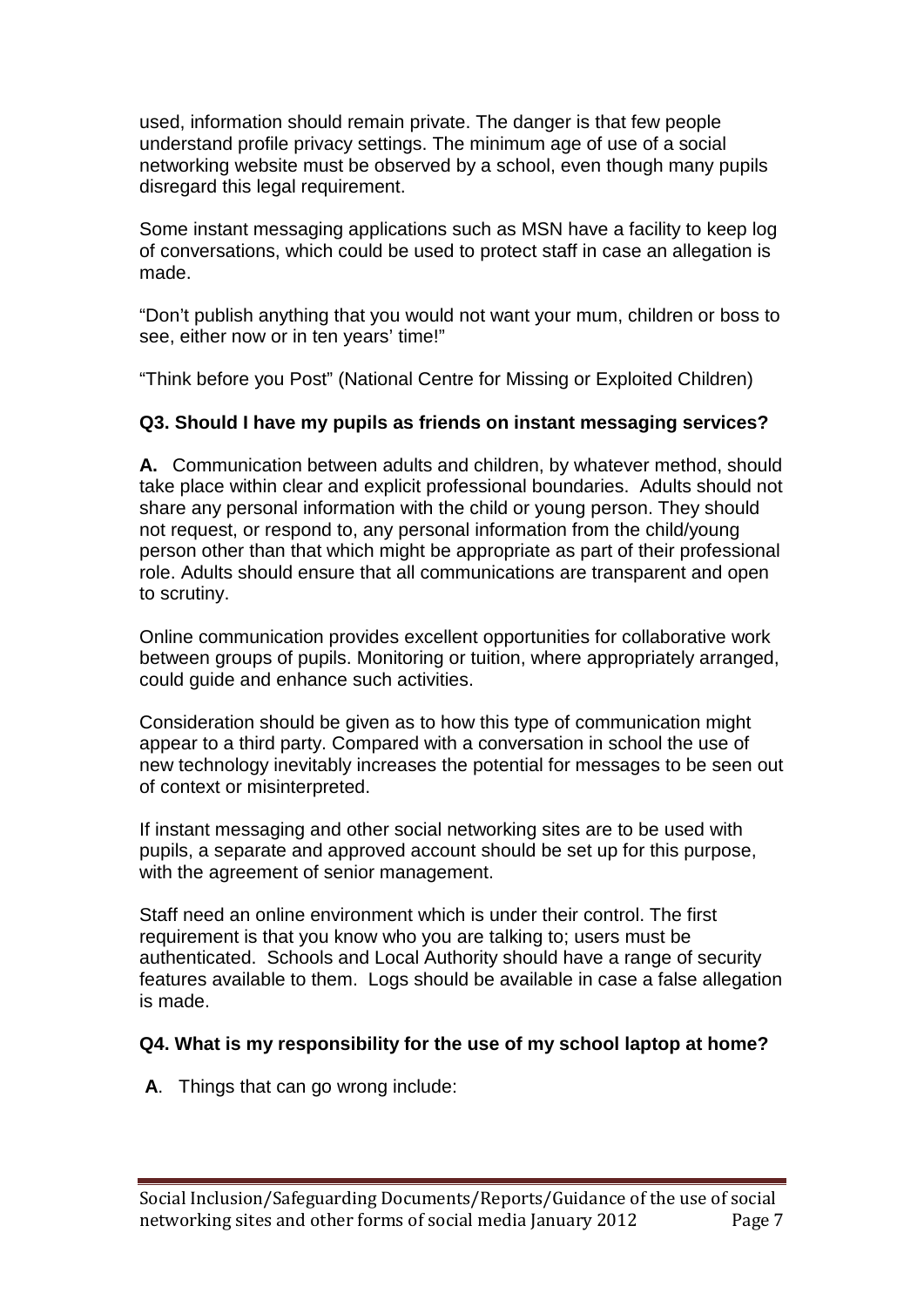- Access to wider sites by family members, for instance a gaming site or internet shopping would increase the possibility of virus attack and identity theft.
- If another member of the family or a friend is allowed to use the computer it is difficult to ensure that the use has been appropriate, for instance that confidential information has not been accessed. Adults vary enormously in their judgements as to what is appropriate.
- If a school laptop is used at home for personal use, then it may be a taxable benefit.

Some adults may feel that access via a school laptop to adult material outside school hours and at home is appropriate. It is not; there is always a possibility that this material might be accidentally seen by a child/young person and in some cases this type of use has led to dismissal.

Adults need to remember that in order for anyone else to use a school laptop in the home setting, they would need to be logged on by the person responsible for the laptop. With this in mind, think about who would be culpable in certain situations.

Personal use of technology by adults has been shown to increase competence and confidence and should therefore be encouraged.

Adults should refer to the school policy on the personal use of school laptops, which unfortunately varies between school and between local authorities. Increasingly the use of a school computer for non-professional use is being explicitly banned.

"There are no circumstances that justify adults possessing indecent images of children. Adults who access and possess links to such websites will be viewed as a significant and potential threat to the children". (DCSF Nov 2007) Adults should therefore ensure that they must have absolute control of a school laptop allocated to their use.

#### **Q5. What is inappropriate material?**

**A***.* Inappropriate is a term that can mean different things to different people. It is important to differentiate between 'inappropriate' and 'illegal' and 'inappropriate' but 'legal'. All staff should be aware that in the former case investigation may lead to criminal investigation, prosecution, dismissal and barring. In the latter it can still lead to disciplinary action, dismissal and barring even if there is no criminal prosecution.

#### **Illegal**

Possessing or distributing indecent images of a person under 18 – viewing such images on-line may well constitute possession even if not saved. What is regarded as indecent would ultimately be down to a jury to decide. The police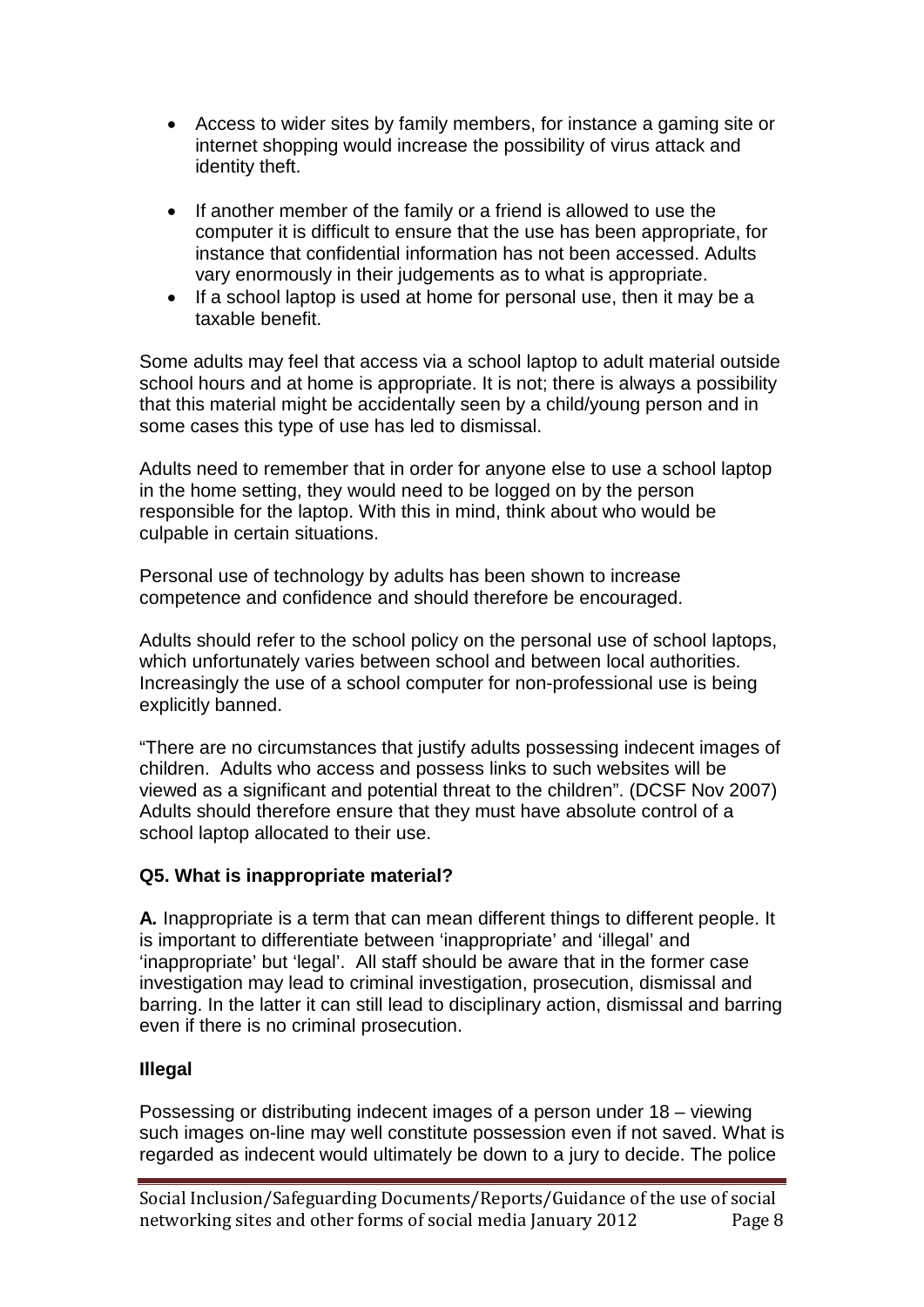have a grading system for different types of indecent images. Remember that children may be harmed or coerced into posing for such images and are therefore victims of child sexual abuse.

#### **Hate/Harm/Harassment**

General: There is a range of offences to do with inciting hatred on the basis of race, religion, sexual orientation etc.

Individual*:* There are particular offences to do with harassing or threatening individuals – this includes cyberbullying by mobile phone, social networking sites etc. It is an offence to send indecent, offensive or threatening messages with the purpose of causing the recipient distress or anxiety.

# **Inappropriate**

Think about this in respect of professionalism and being a role model. The scope here is enormous, but bear in mind that "actions outside of the workplace that could be as serious as to fundamentally breach the trust and confidence placed on the employee" may constitute gross misconduct.

# **Examples taken from real events:**

- Posing offensive or insulting comments about the school on Facebook.
- Accessing adult pornography on school computers during break.
- Making derogatory comments about pupils or colleagues on social networking sites.
- Contacting pupils by e-mail or social networking without senior approval.
- Trading in sexual aids, fetish equipment or adult pornography.

#### **Q6**. **How should I store personal data safely?**

**A.** Teachers often find it convenient to write pupil reports or staff appraisals and references at home. This may require access to confidential personal information.

**B.** All personal information must be kept secure. The storage of data on a hard disk or other means is basically insecure. Making such storage secure may include password protection, encryption of data and locking the computer when not in use. Physical risks including mislaying a memory stick and laptop theft from a vehicle are all too common. Consider approaches such as not storing information unless necessary and deleting files after use. The safest long-term storage location may be the school network, which should have a remote backup facility.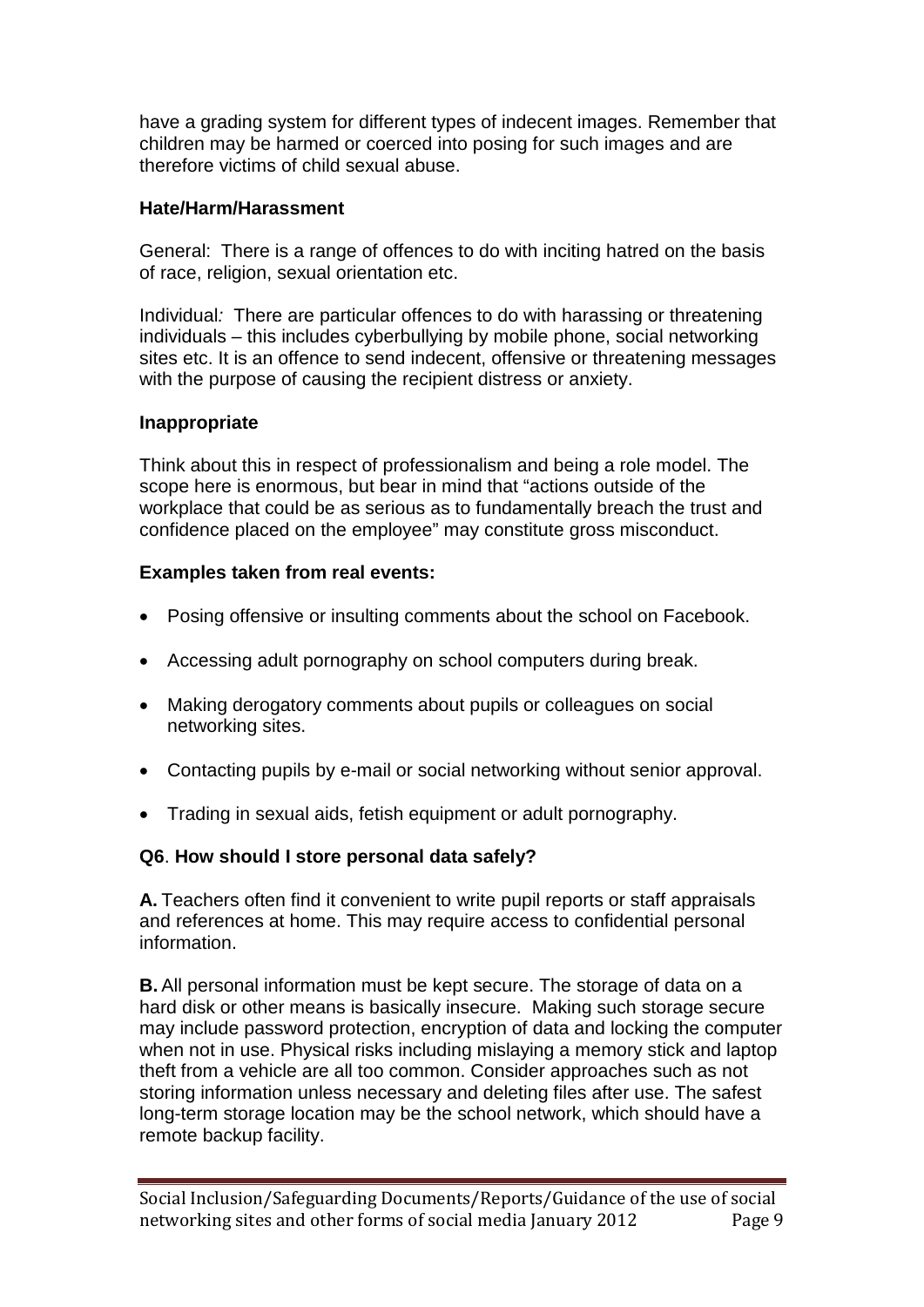"Information security is an integral part of the Data Protection Act 1998. You must take all reasonable steps to ensure that any personal information that you are processing is securely stored."

All staff are strongly advised to ensure that they understand their school policy regarding data protection. National policy is developing rapidly in this area. To lose control of personal data while not complying with the school policy would be difficult to defend.

# **Q7. How can I use ICT appropriately to communicate with young people?**

**A***.* Young people are encouraged to report concerns, which may involve the use of new technology, e.g. a pupil might prefer to text a report about bullying, rather than arrange a face to face discussion.

Friendly verbal banter between adult and pupil may not be inappropriate, but it might look very different if carried out via E-mail or MSN and might lead to difficulties if misinterpreted, forwarded or used out of context. Care in the use of automatic signatures is required e.g. "Sexylegs" is not an appropriate signature for either pupil or adult when in an educational setting.

Adults should be aware of, and comply with, the school policy on the use of text or MSN.

"Adults should be circumspect in their communications with children and young people so as to avoid any possible misinterpretation of their motives or any behaviour which could be construed as grooming." (DCSF Nov 2007).

#### **Q8. As a teacher, how can I safely monitor school network use?**

Filtering or recording network usage will only be effective if monitored carefully to notice and report inappropriate access or usage. Often this places a new responsibility on technical staff that they may not be trained for. This responsibility can become onerous if a pupil or staff member is apparently implicated in inappropriate or illegal activity.

**A***.* It is wrong to assume that filtering and monitoring are simply technical ICT activities solely managed by the network staff. Some technical staff have indeed taken on this wider responsibility to help ensure that ICT use is appropriate and beneficial. However technical staff should not be expected to make judgements as to what is inappropriate material or behaviour without support and supervision. Monitoring policy must be set by the senior leadership team, with set procedures to deal with incidents. The senior leadership team will require assistance from technical staff but must also involve the school designated child protection coordinator and pastoral staff.

A technician might, with the best of intent, check sites that a user has visited and email images to alert a colleague. Should the images prove to be illegal the technician has committed a criminal offence. A defence may be that the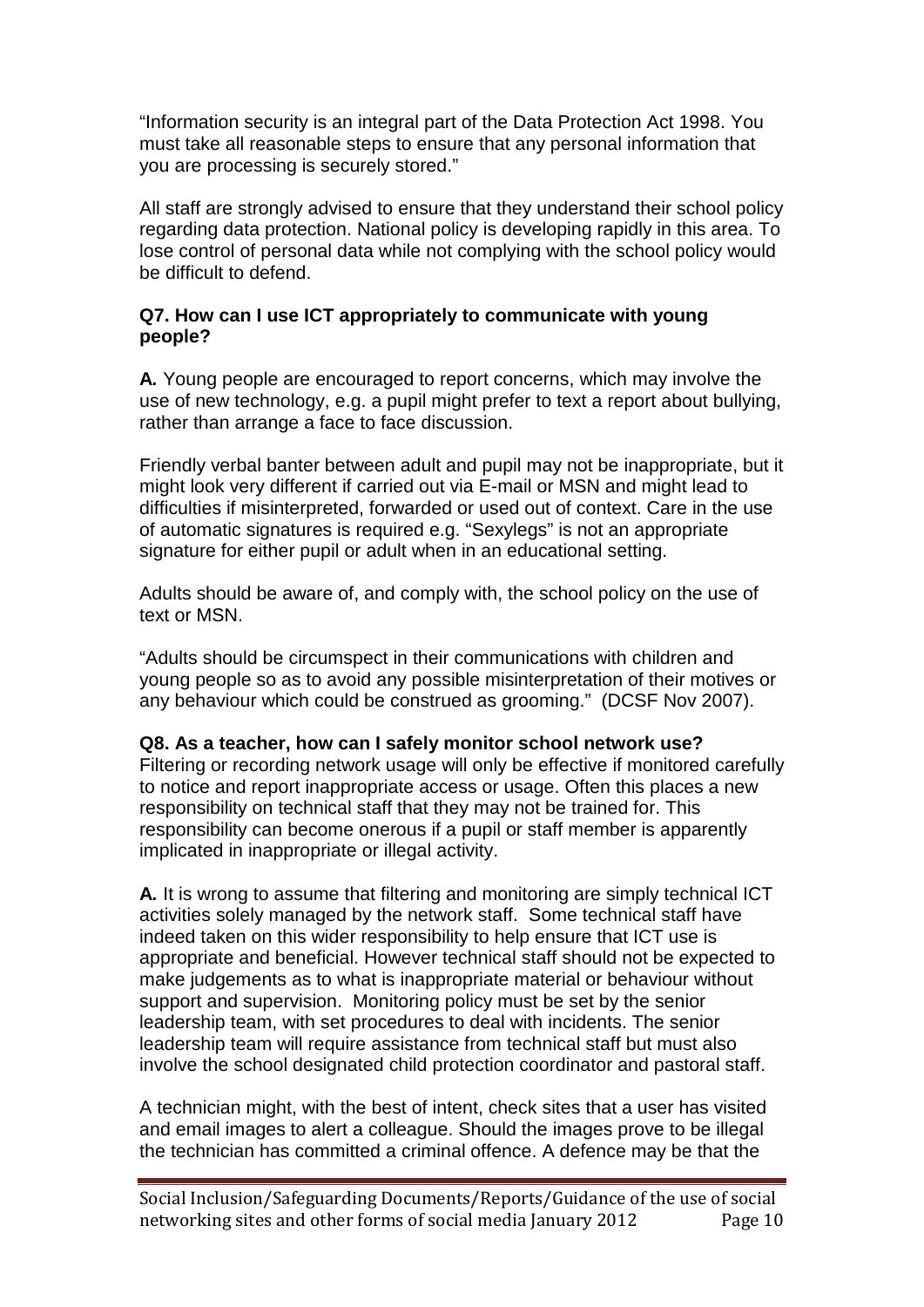technician was acting within a published school procedure but staff should ensure that they receive a specific, written request to perform this work.

Should an incident of concern occur there should be a clear route for immediate reporting to a senior leader. Procedures to preserve evidence by unplugging a computer or locking an account need to be in place.

# **Q9. Can my school limit private on-line publishing?**

**A.** As a teacher I have been asked to sign a "Professional Conduct Agreement" that requires me to be careful when using ICT out of school. Surely that is my own business?

One situation included a teacher complaining about a parent's rudeness. Had the conversation remained private as no doubt intended, this might be regarded as simply letting off steam. However, because a social networking site was used with incorrect privacy settings, an unintended audience was included and a complaint made.

The situation is not new; teachers discussing a pupil in a shop queue might be overheard by a parent. However the technology enables messages to be recorded, edited maliciously, used out of context, re-published or used as evidence.

The mode of use of social networking and instant messaging is often conversational with a rapid interchange of remarks. It is easy to stray from a non-school conversation between friends to professional matters and perhaps not realise the lack of control over audience.

The teacher should either be fully conversant with the security arrangements for the site in use or better avoid any information that could compromise their professional integrity.

# **Q10. How do I ensure safer online activity in the primary classroom?**

**A.** Most internet use in schools is safe, purposeful and beneficial to pupils and staff. However there is always an element of risk; even an innocent search can occasionally turn up links to adult content or imagery.

Planning and preparation is vital and the safest approach when using online material in the classroom is to test sites on the school system before use. For younger pupils you should direct them to a specific website or a selection of pre-approved websites and avoid using search engines.

When working with older pupils, select appropriate and safe search engines e.g. CBBC Safe Search. Appropriate search terms should be used and prechecked. Consider carefully the age, ability and maturity of all pupils when planning online activities.